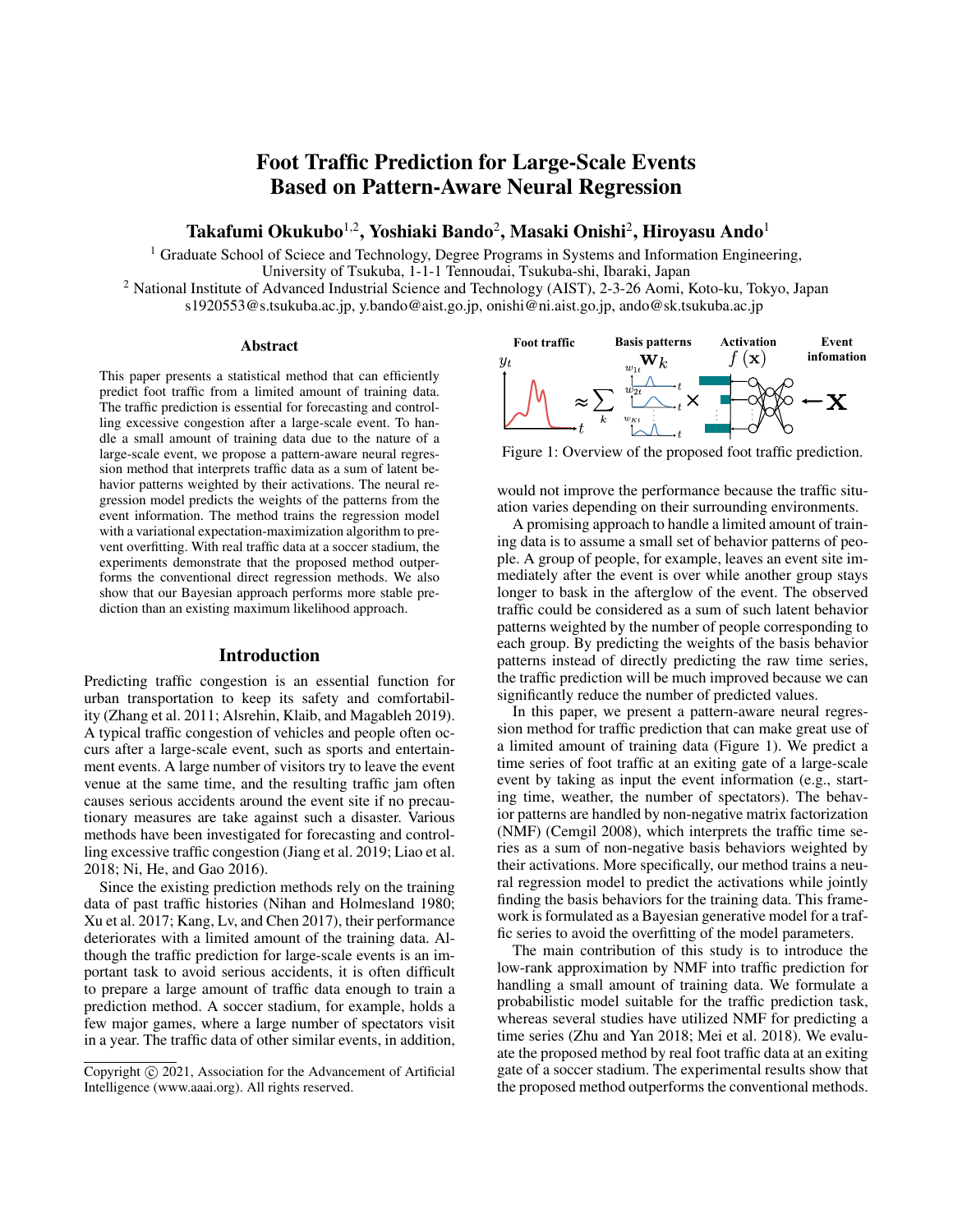# Related Work

This section introduces existing traffic prediction methods and non-negative matrix factorization methods.

### Traffic Prediction

Traffic prediction has been studied by using various frameworks such as autoregressive models (Nihan and Holmesland 1980), Kalman filters (Xu et al. 2017), and recurrent networks (Kang, Lv, and Chen 2017). The amount of traffic can be predicted better by using additional information, such as weather (Abrishami, Kumar, and Nienaber 2017) and the traffic data observed at other places (Duan et al. 2019; Lin et al. 2019). Such a technique has also been utilized for predicting the traffic after a large-scale event by using tracking data of Global Positioning System (GPS) (Jiang et al. 2019), search queries of a web mapping service (Liao et al. 2018), and event-related information from social media (Ni, He, and Gao 2016). Since these methods predict a traffic time series from long-term traffic history as training data, they suffer from the overfitting due to lack of the training data.

#### Non-negative Matrix Factorization

A popular approach to efficiently reduce the number of parameters is to use non-negative matrix factorization (NMF) (Xu, Liu, and Gong 2003), which approximates a non-negative vector with a small number of template (basis) vectors. NMF has been utilized for audio source separation (Févotte, Bertin, and Durrieu 2009), document recognition (Xu, Liu, and Gong 2003), and social media analysis (Pei, Chakraborty, and Sycara 2015). NMF has also been combined with multivariate regression models to preventing overfitting (Zhu and Yan 2018; Mei et al. 2018).

The most of NMF methods are based on a minimum mean square error (MMSE) criterion, which corresponds to the maximum likelihood criterion with the Gaussian likelihood (Xu, Liu, and Gong 2003). Since the observation of NMF is non-negative, the Gaussian likelihood that can take negative values is inconsistent in a sense of the probabilistic generative model. It has been reported that the performance of NMF can be improved by appropriate selection of the likelihood function. Poisson and exponential likelihoods are, for example, known to be suitable for audio source separation (Févotte, Bertin, and Durrieu 2009). It is also reported that the performance can be improved by estimating the latent vectors in a Bayesian manner (Cemgil 2008).

### Proposed Method

This section describes our foot traffic prediction that introduces the low-rank assumption of NMF for efficient training.

### Problem Specification

The problem setting for this study is specified as follows:

**Inputs**: a feature vector  $\mathbf{x}^* \in \mathbb{R}^D$  of the target event Outputs: the expected value of foot traffic series  $\hat{\mathbf{y}}^* \in \mathbb{R}_+^T$ <br>Training data: N pairs of  $\mathbf{x}^{(n)} \in \mathbb{R}^D$  and  $\mathbf{y}^{(n)} \in \mathbb{N}$ that are collected in advance,

where  $T$  represents the number of time frames. The feature vector represents the characteristics of the predicted event.

### Model Formulation

We formulate the foot traffic  $y_t \in \mathbb{N}$  at time t by using a Poisson regression model as follows:

$$
y_t | f, \mathbf{x} \sim \text{Poisson} \left( f_t \left( \mathbf{x} \right) \right), \tag{1}
$$

where  $f_t : \mathbb{R}^D \to \mathbb{R}_+$  is a nonlinear mapping that predicts the expected value of  $y_t$ . This direct regression, however, often fails to predict the time series due to the large number of parameters for all the nonlinear mappings  $f_t$  $(t = 1, \ldots, T)$ . To solve this problem, we introduce K basis vectors  $\mathbf{w}_k \in \mathbb{R}_+^T$  each of which represent a template traffic pattern of visitors as follows:

$$
y_t | f, \mathbf{x}, \mathbf{W} \sim \text{Poisson}\left(\sum_{k=1}^K w_{kt} f_k(\mathbf{x})\right)
$$
 (2)

where  $f_k : \mathbb{R}^D \to \mathbb{R}_+$  is a nonlinear mapping that predicts the weight for the  $k$ -th traffic pattern. Here, we formulate the traffic as the sum of the basis vectors weighted by  $f_k$ instead of the direct regression by  $f_t$ . Setting a small number of bases  $K \ll T$ , this formulation significantly reduces the number of the parameters for the nonlinear mapping. In addition, to prevent W from the overfitting, we put the following gamma prior on W, which is a conjugate prior of the Poisson likelihood:

$$
w_{kt} \sim \text{Gamma}\left(a_0, b_0\right),\tag{3}
$$

where  $a_0$  and  $b_0$  are hyperparameters to control the sparseness and scale of  $w_{kt}$ , respectively.

#### **Training**

Given N training pairs of  $x^{(n)}$  and  $y^{(n)}$ , we find the regression model  $f_k$  that maximizes the log-marginal likelihood  $\log p(Y | X, f)$ . Because this log-marginal likelihood is intractable, we approximately optimize the likelihood by introducing the following variational posterior distribution q:

$$
p(\mathbf{W} \mid \mathbf{X}, f) \approx q(\mathbf{W}) \triangleq \prod_{k} q(\mathbf{w}_k).
$$
 (4)

The training maximizes a lower-bound of the log-marginal likelihood, namely the evidence lower bound (ELBO):

$$
\mathcal{L} = \mathbb{E}_{q}[\log p(\mathbf{Y} \mid \mathbf{X}, f, \mathbf{W})] - \mathcal{D}_{\mathrm{KL}}[q(\mathbf{W}) | p(\mathbf{W})]. \quad (5)
$$

The whole training procedure is formulated as a variational expectation-maximization (EM) algorithm (Bishop 2006) that iteratively and alternately updates the nonlinear mapping  $f_k$  and the variational posterior q. In the E step, we update the variational distribution  $q(w_{tk})$  to maximize the ELBO as in the Bayesian NMF (Cemgil 2008):

$$
q(w_{tk}) \leftarrow \text{Gamma}(a_{tk}, b_{tk}), \qquad (6)
$$

 $\lambda$ r

$$
a_{tk} = a_0 + \sum_{n=1}^{N} y_t^{(n)} \psi_{tk}^{(n)}, \ b_{tk} = b_0 + \sum_{n=1}^{N} f_k \left( \mathbf{x}^{(n)} \right), \tag{7}
$$

where  $\psi_{tk}^{(n)} \propto \exp(\mathbb{E}_q [\log w_{tk}]) f_k(\mathbf{x}^{(n)})$  is an auxiliary variable satisfying  $\sum_{k=1}^{K} \psi_{tk}^{(n)} = 1$ . In the M step, on the other hand, we update  $f_k$  to maximize the ELBO of Eq. (5) by using a stochastic gradient descent method. In this paper, we used the Adam optimizer for updating  $f_k$ .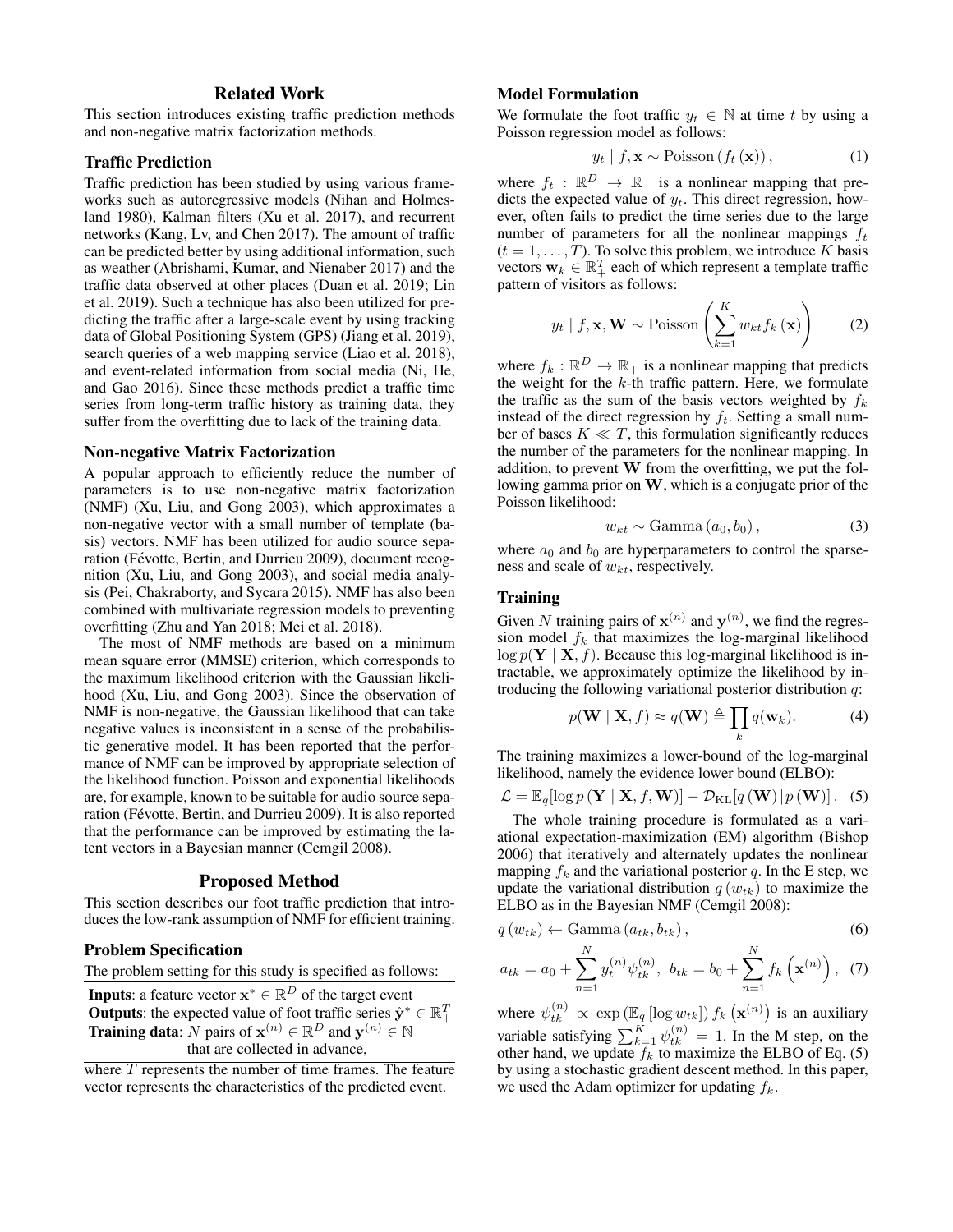

(a) Exiting people and LiDAR (b) Visualized tracking results Figure 2: Traffic data collection.

Table 1: Description of event information.

| Feature                                                              | Value range                                             | Description                                                                                                                               |
|----------------------------------------------------------------------|---------------------------------------------------------|-------------------------------------------------------------------------------------------------------------------------------------------|
| First half win<br>Kickoff time<br>Spectator count<br>Half-time temp. | $\{0, 1\}$<br>[14, 19]<br>[13502, 34312]<br>[9.8, 28.3] | Win or not at the 1st half<br>The start time of the game.<br>Sum of Spectators<br>Temperature $(^{\circ}C)$ at the end<br>of the 1st half |

# Prediction

The predicted value  $\hat{y}^*$  for a new feature vector  $x^*$  is calculated as an expected value of the predictive distribution  $p(\mathbf{y}^* | \mathbf{x}^*, f, \mathbf{Y}, \mathbf{\tilde{X}})$  as follows:

$$
\hat{y}_{t}^{*} = \frac{1}{L} \sum_{l=1}^{L} \sum_{k=1}^{K} w_{kt}^{(l)} f_{k}(\mathbf{x}^{*})
$$
(8)

where  $w_{kt}^{(l)} \sim q(w_{kt})$  is a sample of the variational distribution obtained at the training stage.

# Experimental Evaluation

This section describes the experimental results with foot traffic data recorded at an actual soccer stadium.

### Dataset

The proposed method was evaluated with real foot traffic data recorded in the Kashima Soccer Stadium, Japan. We recorded the traffic time series of exiting visitors for 15 games between December 2018 and December 2019. The traffic data collection was conducted at a gate of the stadium by using a human tracking system based on a light detection and ranging (LiDAR) sensor (Onishi 2015), which can observe human movement in a range between 0.5 m and 22 m from the sensor at 10 fps (Figure 2). The foot traffic was recorded for 120 minutes from 90 minutes after the beginning of each game, which corresponds to approximately 30 minutes before the end of the second half. The recorded data were split into time frames with the window length of one minute to count the number of people leaving the stadium in each frame depending on their moving directions. To predict the foot-traffic time series, we used the event information summarized in Table 1. These features were determined from our empirical experience at the stadium. They were standardized by their means and standard deviations. For continuous variables in them, we also used the second, third, and fourth powers of them as the feature. In summary, we used a  $D = 13$  dimensional vector for predicting.



Figure 3: Configuration of neural regression model.

Table 2: Comparison of prediction performance.

| Method                                 | Likelihood $\mid K \mid$ RMSE MAPE                          |            |                |
|----------------------------------------|-------------------------------------------------------------|------------|----------------|
| Direct regression                      | Gaussian   N/A   34.60 0.572<br>Poisson   N/A   36.92 0.585 |            |                |
| NMF-based regression                   | Gaussian   8   30.14<br>Poisson   $7$   27.39               |            | 0.511<br>0.454 |
| <b>BNMF-based regression</b>   Poisson |                                                             | 11   26.77 | 0.440          |

# Experimental conditions

Since we had only traffic data for 15 games, we conducted a leave-one-out cross validation by using one game for evaluation and the other  $N = 14$  games for training in each validation. As shown in Figure 3, we used a three-layer neural network as the regression model  $f_k$ . The training was conducted by using an Adam optimizer with a learning rate of  $1.0 \times 10^{-2}$ . The hyperparameters  $a_0$  and  $b_0$  were set to 1.0 and  $1.0 \times K$ , respectively. The iteration of the EM algorithm was conducted for 500 times. The network weights were updated 100 times for every update of the basis vectors. These parameters were determined experimentally by using the cross validation.

The proposed method was evaluated with two baselines. One was a direct method that predicts a traffic time series directly from the feature vector. The other was an NMFbased method similar to the proposed framework, in which the basis vectors were updated by the maximum likelihood manner instead of our Bayesian manner. For both the methods, we evaluated the loss functions based on the Gaussian and Poisson likelihood functions. We used the same network configuration for the baseline methods as our method. The prediction performances were evaluated by root mean square errors (RMSEs) and mean absolute percentage errors (MAPEs). MAPEs were calculated as the mean absolute errors divided by the mean value of the whole foot traffic.

### Experimental Results

Table 2 summarizes the prediction performance of each method with  $K$  having the best RMSE. Firstly, NMF-based regression improved the prediction performance in both RMSE and MAPE more than the direct regressions. The performance in the NMF-based regression was also improved by replacing the Gaussian likelihood with the Poisson likelihood. These results demonstrated that our proposal of the pattern-aware regression and generative model approach with the Poisson likelihood was effective for traffic prediction under the small amount (14 samples) of training data. In addition, our Bayesian extension (denoted by BNMF-based regression), which estimates the posterior distribution of basis behavior vectors, further improved the performance in both the RMSE and MAPE. This result shows